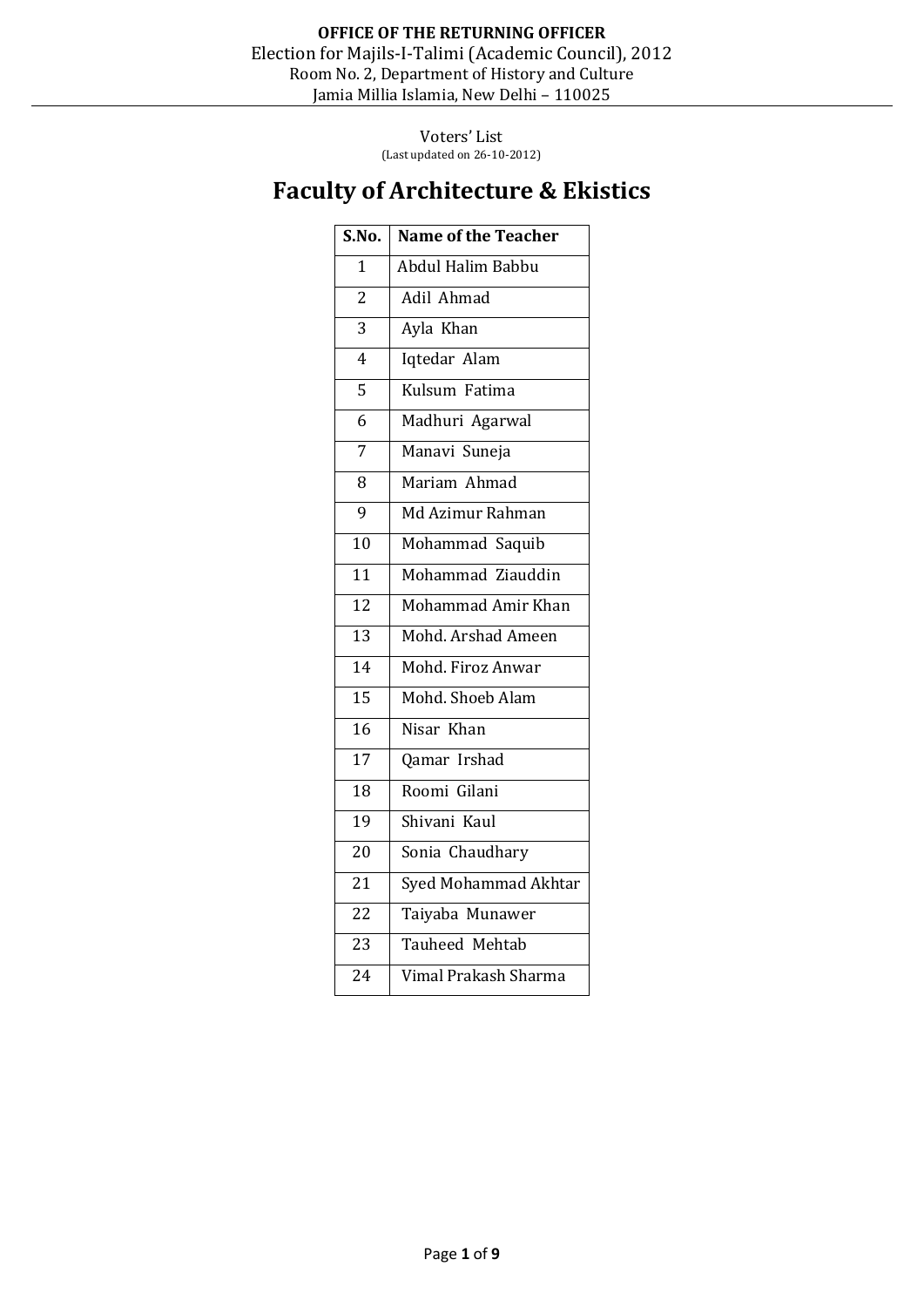### **Faculty of Dentistry**

| S.No.          | <b>Name of the Teacher</b> | S.No. | <b>Name of the Teacher</b> | S.No. | <b>Name of the Teacher</b> |
|----------------|----------------------------|-------|----------------------------|-------|----------------------------|
| $\mathbf{1}$   | Akanksha Juneja            | 23    | Manazir Iqbal              | 45    | Rana Noor                  |
| $\overline{2}$ | Aman Chowdhry              | 24    | Mandeep Kaur               | 46    | Rizwana Mallick            |
| 3              | Amina Sultan               | 25    | Mohammad Faisal            | 47    | Sanjay Miglani             |
| 4              | Amit Kumar Tamrakar        | 26    | Mohammad Mohsin            | 48    | Sanjay Singh               |
| 5              | Anita Sharma               | 27    | Mohammad Tariq             | 49    | Saranjit Singh Bhasin      |
| 6              | Anupriya Wadhwa            | 28    | Mohd. Saleem               | 50    | Sarita Kohli               |
| 7              | Anuradha Sharma            | 29    | Mohd. Irfan Ansari         | 51    | Sazina Muzammil            |
| 8              | Anurag Negi                | 30    | Murali G.                  | 52    | Shabina Sachdeva           |
| 9              | Arpita Rai                 | 31    | Nadeem Yunus               | 53    | Shailendra Kumar           |
| 10             | Ashu Bhardwaj              | 32    | Nafis Ahmad                | 54    | Shamimul Hasan             |
| 11             | Babita Meena               | 33    | Nasreen Akhtar             | 55    | Syed Ansar Ahmad           |
| 12             | Dalvinder Singh            | 34    | Natasha Gupta              | 56    | Tanupriya Gupta            |
| 13             | Deborah Sybil              | 35    | Naveen Chhabra             | 57    | Tanveer Ahmad              |
| 14             | Deep Inder                 | 36    | Naveen Kumar               | 58    | Tanweer Karim              |
| 15             | Deepika Bablani Popli      | 37    | Navin Gupta                | 59    | Virender Gombra            |
| 16             | Eram Perwez                | 38    | Neelam Singh               | 60    | Vivek Aggarwal             |
| 17             | Geeta Maurya               | 39    | Neeta Kumar                | 61    | Vivek Mehta                |
| 18             | Harneet Kaur               | 40    | Nishat Sultan              | 62    | Yusra Khan                 |
| 19             | Haseeb Ahsan               | 41    | Panchali Batra             | 63    | Zeba Jafri                 |
| 20             | Imran Khan                 | 42    | Poonam Patnaik             |       |                            |
| 21             | Keya Sircar                | 43    | Priyanka Kapoor            |       |                            |
| 22             | Madhuri Alankar Sawai      | 44    | Ragini                     |       |                            |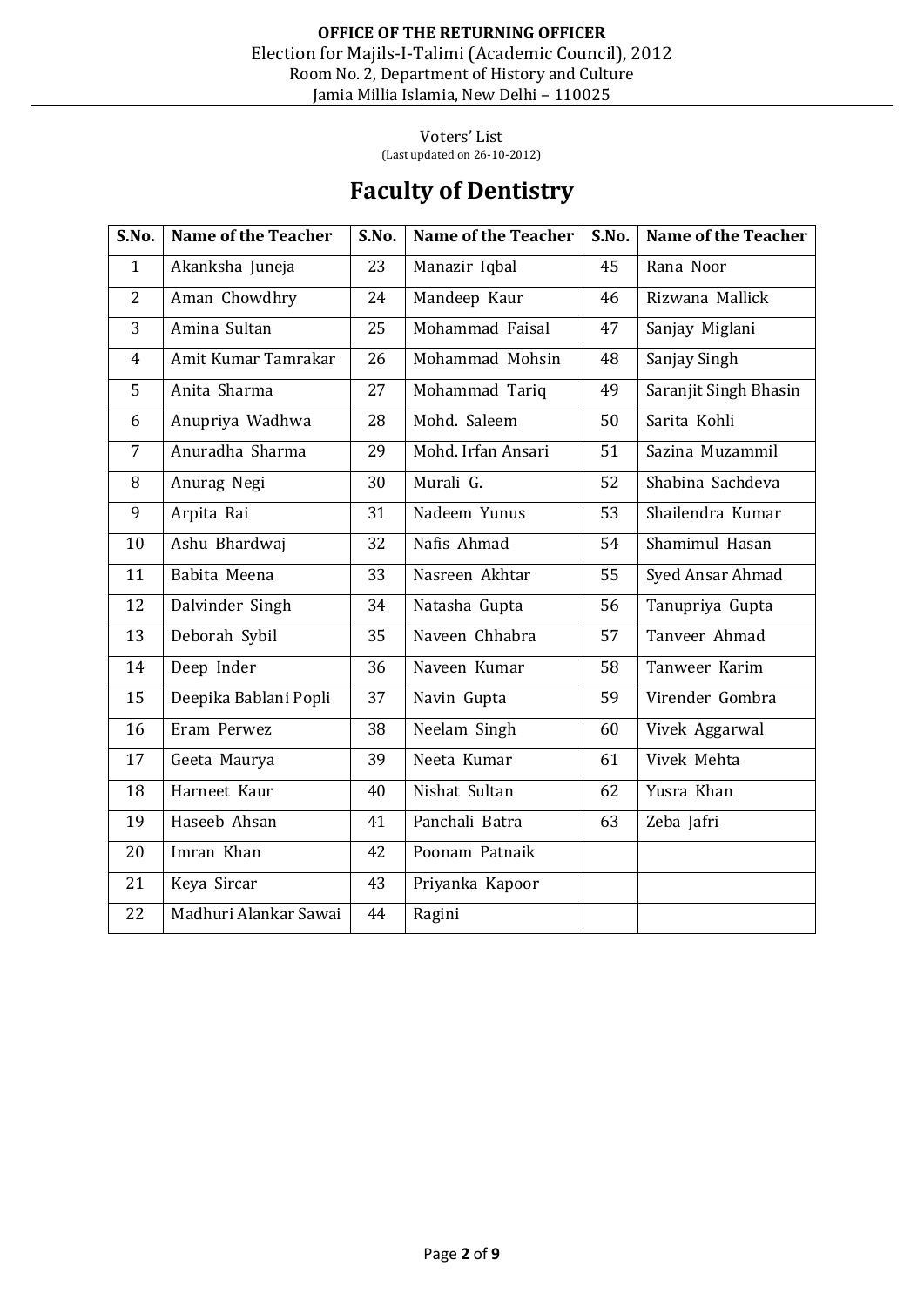## **Faculty of Education**

| S.No.          | <b>Name of the Teacher</b> | S.No. | <b>Name of the Teacher</b> |
|----------------|----------------------------|-------|----------------------------|
| 1              | Aejaz Masih                | 26    | Mohammad Miyan             |
| $\overline{2}$ | Ahrar Husain               | 27    | Mohammad Yusuf             |
| 3              | Ajit Kumar Bohet           | 28    | Mohammad Ansar Alam        |
| $\overline{4}$ | Ali Mohammad               | 29    | Mohd. Akhtar Siddiqui      |
| 5              | Amtul Haleem Khanam        | 30    | Muzammil H Qasimi          |
| 6              | Anita Rastogi              | 31    | Naheed Zahoor              |
| 7              | Arshad Ikram Ahmad         | 32    | Najma Amin                 |
| 8              | Asfia Daneshyar            | 33    | Quazi Ferdoushi Islam      |
| 9              | Bharti Sharma              | 34    | Roohi Fatima               |
| 10             | Dori Lal                   | 35    | Sara Begum                 |
| 11             | Farah Javed Farooqui       | 36    | Sarita Kumari              |
| 12             | Farida Abdullah Khan       | 37    | Sarwat Ali                 |
| 13             | Fauzia Khan                | 38    | Savitri                    |
| 14             | Gurjeet Kaur               | 39    | Shankar Mukherjee          |
| 15             | Harjeet Kaur Bhatia        | 40    | Shoeb Abdullah             |
| 16             | Harpreet Kaur Jass         | 41    | Sohrab Ali                 |
| 17             | Ilyas Husain               | 42    | Syedah Fawzia Nadeem       |
| 18             | Ismat Jahan Siddqui        | 43    | Tabassum Naqi              |
| 19             | Janaki Rajan               | 44    | Talat Aziz                 |
| 20             | Jasim Ahmad                | 45    | Waseem Ahmad Khan          |
| 21             | Jessy Abraham              | 46    | Zubaida Habeeb             |
| 22             | Kapil Dhingra              |       |                            |
| 23             | Kartar Singh               |       |                            |
| 24             | Mehnaz Ansari              |       |                            |
| 25             | Mohammad Irshad            |       |                            |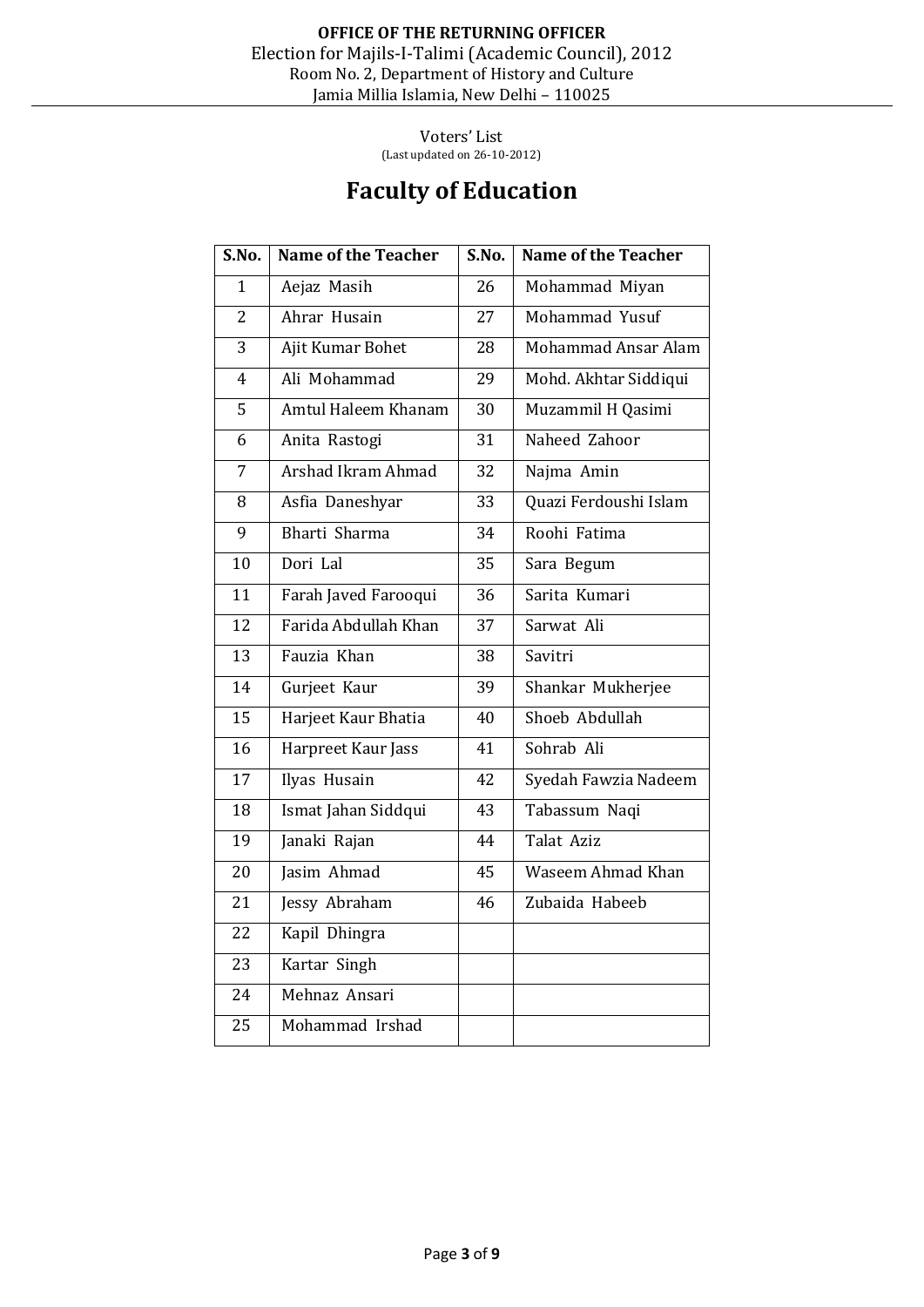## **Faculty of Engineering and Technology**

| S.No.                   | Name of the Teacher    | S.No. | Name of the Teacher    | S.No. | Name of the Teacher             | S.No. | Name of the Teacher      | S.No. | Name of the Teacher     |
|-------------------------|------------------------|-------|------------------------|-------|---------------------------------|-------|--------------------------|-------|-------------------------|
| 1                       | Aas Mohammad           | 36    | Halima Begum Mohd. Ali | 71    | Mohammad Shakeel                | 106   | Nusrat Ullah Khan        | 141   | Syed Shane Haider Rizvi |
| $\overline{c}$          | Abdul Ahad             | 37    | Hamid Ehsan Akhter     | 72    | Mohammad Shoeb                  | 107   | Quamrul Hassan           | 142   | Tanvir Ahmad            |
| $\overline{\mathbf{3}}$ | Abdul Basit            | 38    | Haroon Ashfaq          | 73    | Mohammad Suhaib                 | 108   | Rajesh Bhagwat Jadhao    | 143   | Tanvir Ahmed Abbasi     |
| $\overline{4}$          | Abdul Hameed Siddiqui  | 39    | Husain Arshad Naqvi    | 74    | Mohammad Umair                  | 109   | Rajveer Singh            | 144   | Tarikul Islam           |
| 5                       | Abdul Quaiyum Ansari   | 40    | Ibraheem               | 75    | Mohammad Abul Hasan             | 110   | Rana Kausar Khan         | 145   | Waseem-Ullah Khan       |
| 6                       | Abdur Rahim            | 41    | Ikbal Ali              | 76    | Mohammad Asjad                  | 111   | Riaz Uddin               | 146   | Weqar Ahmad Siddiqui    |
| 7                       | Abid Haleem            | 42    | Iqbal Azam             | 77    | Mohammad Emran Khan             | 112   | S. Aley Mehdi H. Zaidi   | 147   | Zaheeruddin             |
| 8                       | Afroz Khalid           | 43    | Irshad Ahmad Khan      | 78    | Mohammad Haider Azam            | 113   | S. M. Mudassir           | 148   | Zahid Akhtar Khan       |
| 9                       | Ahmad Faizan Sherwani  | 44    | Islam Nawaz            | 79    | Mohammad Idris Qureshi          | 114   | S. M. Muzakkir           | 149   | Zainul Abdin Jaffery    |
| 10                      | Ahteshamul Haque       | 45    | Jamshed Ahmad Usmani   | 80    | Mohammad Mudassir Husain        | 115   | Sabah Khan               | 150   | Ziauddin Ahmad          |
| 11                      | Akil Ahmed             | 46    | Jawahar Lal            | 81    | Mohammad Muzaffarul Hasan       | 116   | Saif Said                | 151   | Zishan Husain Khan      |
| 12                      | Ali Hasan              | 47    | Jaweed Kaleem          | 82    | Mohammad Najmud Doja            | 117   | Saikh Safiul Islam       | 152   | Ziullur Rehman          |
| 13                      | Amber Khan             | 48    | Jitendra Kumar Singh   | 83    | Mohammad Shahid Akhtar          | 118   | Sajad Ahmad Lone         | 153   | Zulquer Nain Mallick    |
| 14                      | Anisur Rehman Nasir    | 49    | Kafeel Ahmad           | 84    | Mohammad Shareef M.A.           | 119   | Saleha Siddiqui          |       |                         |
| 15                      | Anwar Ahmad            | 50    | Kavita Bhatnagar       | 85    | Mohd Arif                       | 120   | Sarfaraz Masood          |       |                         |
| 16                      | Anwar Shahzad Siddiqui | 51    | Khalid Moin            | 86    | Mohd Rizwan Khan                | 121   | Satya Prakash Prasad     |       |                         |
| 17                      | Arif Ali Khan          | 52    | Khushnood Husain       | 87    | Mohd Zeeshan Ansari             | 122   | Shabana Mehfuz           |       |                         |
| 18                      | Arshad Noor Siddiqui   | 53    | Lokesh Kumar           | 88    | Mohd. Sharif                    | 123   | Shabbir Ahmad            |       |                         |
| 19                      | Arshi Salamat          | 54    | Majid Jamil            | 89    | Mohd. Ataur Rahman Khan         | 124   | Shabi Fatima             |       |                         |
| 20                      | Arunesh Kumar Singh    | 55    | Manaullah              | 90    | Muazzam-Jah-Un Nabi Khan        | 125   | Shah Alam                |       |                         |
| 21                      | Asif Husain            | 56    | Mashroof Ahmad         | 91    | Mukesh Prtap Singh              | 126   | Shaheen Parveen          |       |                         |
| 22                      | Ataullah Siddiqui      | 57    | Masood Alam            | 92    | Mukhtar Ahmad                   | 127   | Shahida Khatoon          |       |                         |
| 23                      | Azhar Husain           | 58    | Mehtab Alam            | 93    | Mumtaz Ahmad                    | 128   | Shahmat Ali Khan         |       |                         |
| 24                      | Badshah Alam           | 59    | Mini Shaji Thomas      | 94    | Mumtaz Ahmed                    | 129   | Shahzad Ahmad            |       |                         |
| 25                      | Bashir Alam            | 60    | Mirza Mohd. Sufyan Beg | 95    | Mumtaz Ahmad Khan               | 130   | Shakeb Ahmad Khan        |       |                         |
| 26                      | Ch. Wali Mohammad      | 61    | Mirza Tariq Beg        | 96    | Mumtaz Alam                     | 131   | Shamshad Ahmad (Naginvi) |       |                         |
| 27                      | Data Ram Bhaskar       | 62    | Mohammad Amjad         | 97    | Munawar Nawab Karimi            | 132   | Sheeraz Kirmani          |       |                         |
| 28                      | Dillan Qureshi         | 63    | Mohammad Arif          | 98    | Munna Khan                      | 133   | Siraj Uddin Ahmed        |       |                         |
| 29                      | Dinesh Prasad          | 64    | Mohammad Fahim         | 99    | Musheer Ahmad (Comp. Eng.)      | 134   | Sunil                    |       |                         |
| 30                      | Faiyaz Ahmad           | 65    | Mohammad Ibrahim       | 100   | Musheer Ahmad (App. Sc. & Hum.) | 135   | Syed Akhtar Imam         |       |                         |
| 31                      | Faiyaz Ahmad           | 66    | Mohammad Islam         | 101   | Naimul Hasan                    | 136   | Syed Mohammad Abbas      |       |                         |
| 32                      | Farah Jamal Ansari     | 67    | Mohammad Kamil         | 102   | Naresh Kumar                    | 137   | Syed Mohammad Mahmood    |       |                         |
| 33                      | Farhan Ahmad Kidwai    | 68    | Mohammad Rafat         | 103   | Naved Ahsan                     | 138   | Syed Mushtaq Ali         |       |                         |
| 34                      | Fehmeeda Khatoon       | 69    | Mohammad Sadiq         | 104   | Nazrul Islam                    | 139   | Syed Naseem Ahmed        |       |                         |
| 35                      | Gauhar Mehmood         | 70    | Mohammad Saleem        | 105   | Neelofer Afzal                  | 140   | Syed Shakil Afsar        |       |                         |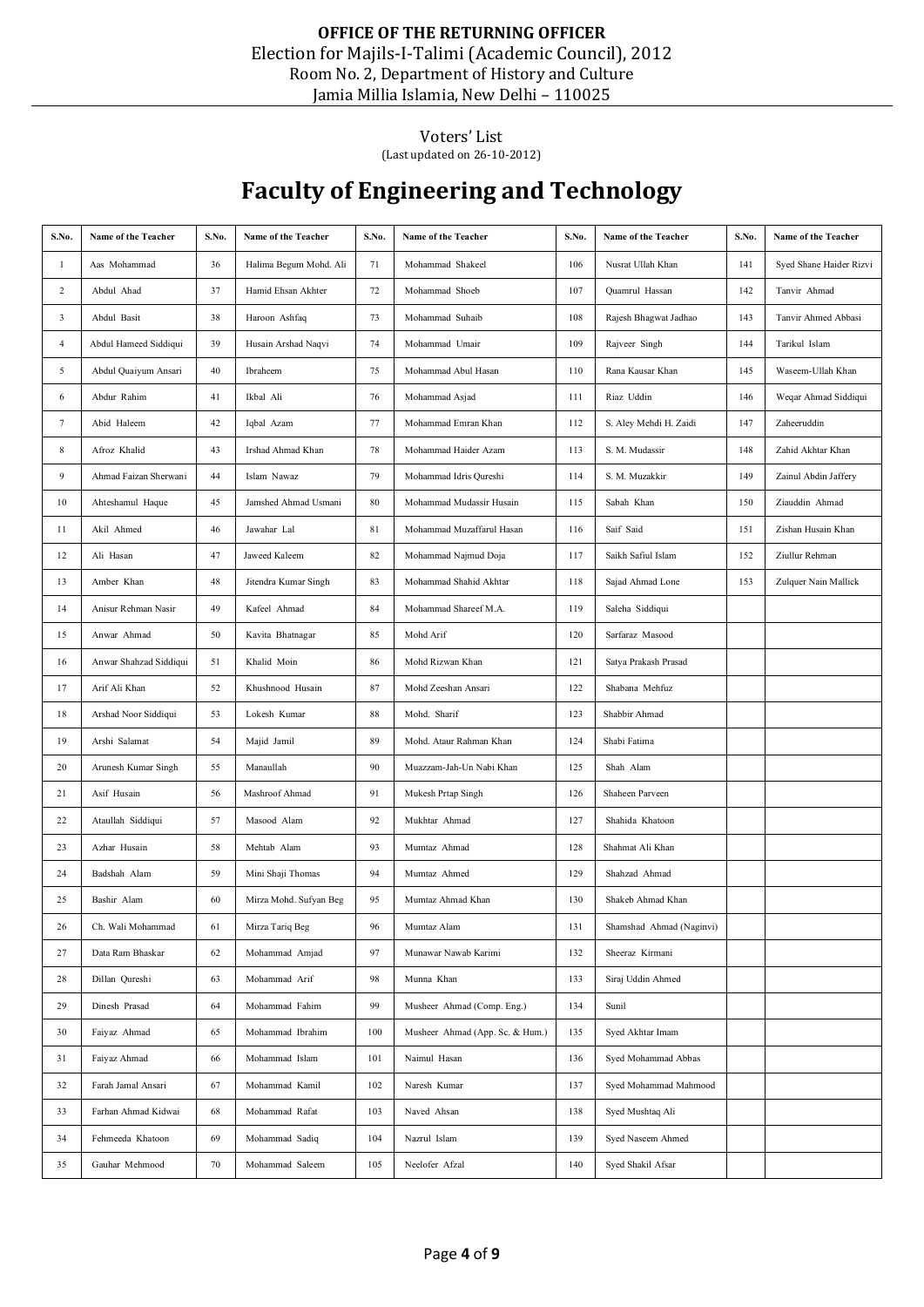### **OFFICE OF THE RETURNING OFFICER** Election for Majils-I-Talimi (Academic Council), 2012 Room No. 2, Department of History and Culture Jamia Millia Islamia, New Delhi – 110025

Voters' List (Last updated on 26-10-2012)

### **Faculty of Fine Arts**

| S.No.           | <b>Name of the Teacher</b>   |
|-----------------|------------------------------|
| $\mathbf{1}$    | Bindulika Sharma             |
| $\overline{2}$  | Hafeez Ahmed                 |
| 3               | Hamida Tabussam Usmani       |
| $\overline{4}$  | Kaushal Kumar                |
| $\overline{5}$  | Mamoon Nomani                |
| 6               | Mir Imtiaz                   |
| $\overline{7}$  | Moeen Fatma                  |
| 8               | Mohammad Ghufran Kidwai      |
| $\overline{9}$  | Mrinal Kulkarni              |
| 10              | Nuzhat Kazmi                 |
| 11              | Sadre Alam                   |
| 12              | Seeme Murtaza                |
| 13              | Shah Abul Faiz               |
| 14              | Syed Ghazanfar Hussain Zaidi |
| $\overline{15}$ | Syed Mohd. Shahid Javed      |
| 16              | Vijayata Bhamri              |
| 17              | Viqar Husain Siddqui         |
| 18              | Zahoor Ahmad Zargar          |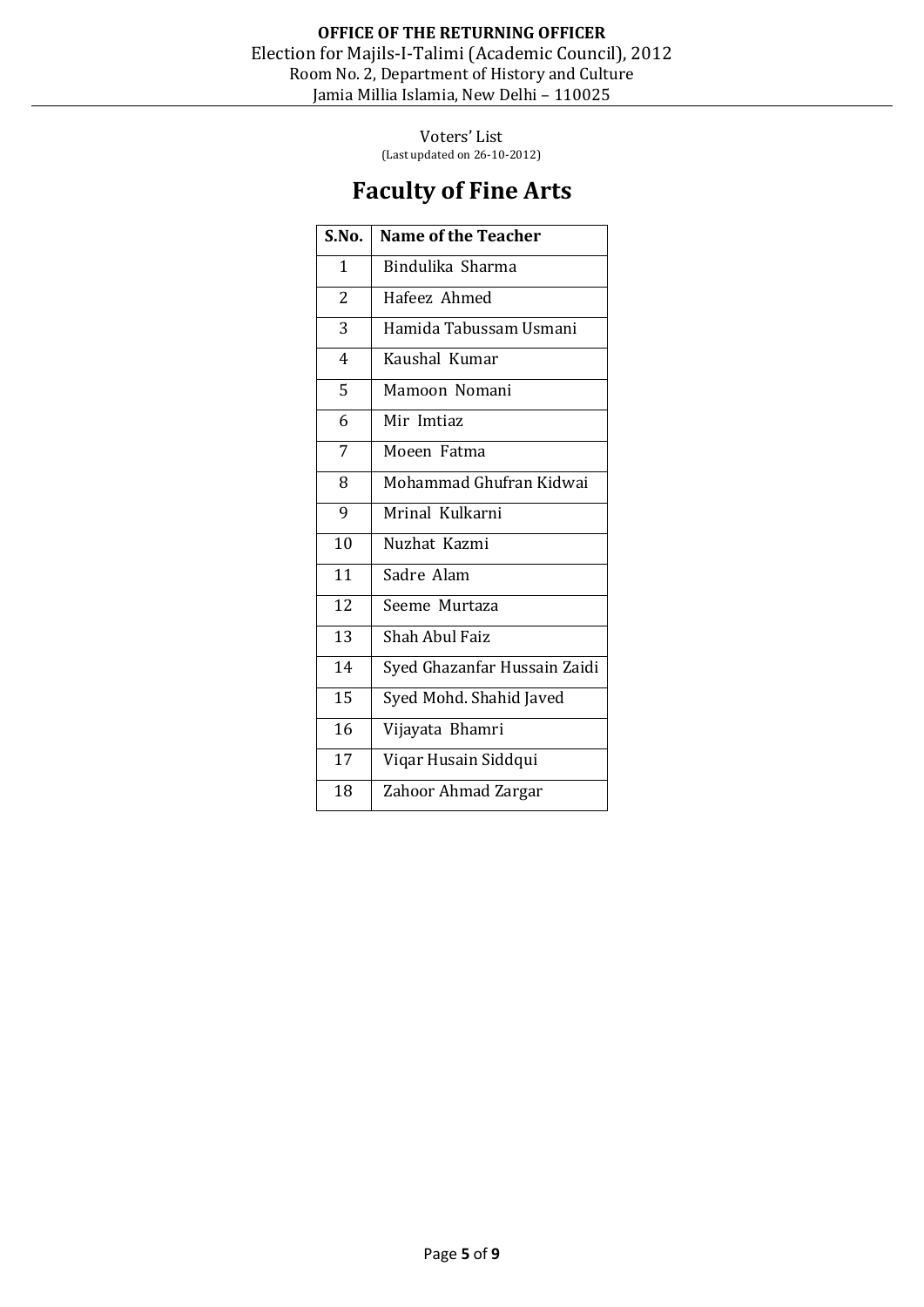### **Faculty of Humanities and Languages**

| S.No.          | <b>Name of the Teacher</b> | S.No. | <b>Name of the Teacher</b> | S.No. | <b>Name of the Teacher</b> |
|----------------|----------------------------|-------|----------------------------|-------|----------------------------|
| $\mathbf{1}$   | A. C. Kharingpam           | 31    | Iqtidar Mohammad Khan      | 61    | Rajneesh Kumar             |
| $\overline{2}$ | Abdul Bismillah            | 32    | Iraq Raza Zaidi            | 62    | Rameshwar Prasad Bahuguna  |
| 3              | <b>Abdul Halim</b>         | 33    | Ivy Imogene Hansdak        | 63    | Ranjeeta Dutta             |
| $\overline{4}$ | Abdul Majid Qazi           | 34    | Jawaid Alam                | 64    | Ravindran Gopinath         |
| 5              | Abdul Qadir                | 35    | Junaid Haris               | 65    | Razi Ahmad Kamal           |
| 6              | <b>Abdur Rasheed</b>       | 36    | Kahkashan Ahsan Saad       | 66    | Rizwan Qaiser              |
| $\overline{7}$ | Abdur Rehman Musawwir      | 37    | Khalid Jawed               | 67    | Roomy Fakhrul Naqvi        |
| 8              | Adeel Mehdi                | 38    | Krishna Kumar Kaushik      | 68    | S. M. Azizuddin Husain     |
| 9              | Ajay Kumar Nauriya         | 39    | Mahendra Pal Sharma        | 69    | S.M. Khalid Ali            |
| 10             | <b>Akhtarul Wasey</b>      | 40    | Mohammad Ayub              | 70    | Sarfraz Ahmad              |
| 11             | Ameena Kazi Ansari         | 41    | Mohammad Ehsanul Haq       | 71    | Saroj Kumar Mahananda      |
| 12             | Amiya Prosad Sen           | 42    | Mohammad Iqbal             | 72    | Shahzad Anjum              |
| 13             | Anil Kumar                 | 43    | Mohammad Ishaque           | 73    | Shimi Moni Doley           |
| 14             | Anisur Rahman              | 44    | Mohammad Mahfooz Khan      | 74    | Shub Abidi                 |
| 15             | Anuradha Ghosh             | 45    | Mohammad Mushtak           | 75    | Simi Malhotra              |
| 16             | Asmat Jahan                | 46    | Mohammad Sarwarul Hoda     | 76    | Suhail Ahmad Farooqi       |
| 17             | Awad Milind Eknath         | 47    | Mohd Arshad                | 77    | Sumitra Thoidingjam        |
| 18             | Baran Farooqi              | 48    | Mohd. Asaduddin            | 78    | Sunita Budhwar Zaidi       |
| 19             | Chandra Dev Singh Yadav    | 49    | Mohsin Ali                 | 79    | Syed Hasan Mahmud          |
| 20             | Dileep Kumar Shakya        | 50    | Mukesh Kumar Mirotha       | 80    | Syed Inayat Ali Zaidi      |
| 21             | Durga Parsad Gupta         | 51    | Mukesh ranjan              | 81    | Syed Kaleem Asghar         |
| 22             | <b>Farhat Nasreen</b>      | 52    | Mukul Kesavan              | 82    | Syed Shahid Ali            |
| 23             | Farida Khanam              | 53    | Musheerul Hasan            | 83    | Vijay Kumar                |
| 24             | Fauzan Ahmad               | 54    | Nadim Ahmad                | 84    | <b>Vivek Dubey</b>         |
| 25             | Gyan Prakash Sharma        | 55    | Nasim Akhtar               | 85    | Wahajuddin Ahmed Alvi      |
| 26             | Habibullah Khan            | 56    | Neeraj Kumar               | 86    | Wajeehuddin Shehper Rasool |
| 27             | Heifa Shakri               | 57    | Nishat Manzar              |       |                            |
| 28             | Hemlata Mahishwar          | 58    | Nishat Zaidi               |       |                            |
| 29             | Imran Ahmad                | 59    | Prabhat Kumar Basant       |       |                            |
| 30             | Indu Virendera             | 60    | Rafiel Imad Faynan         |       |                            |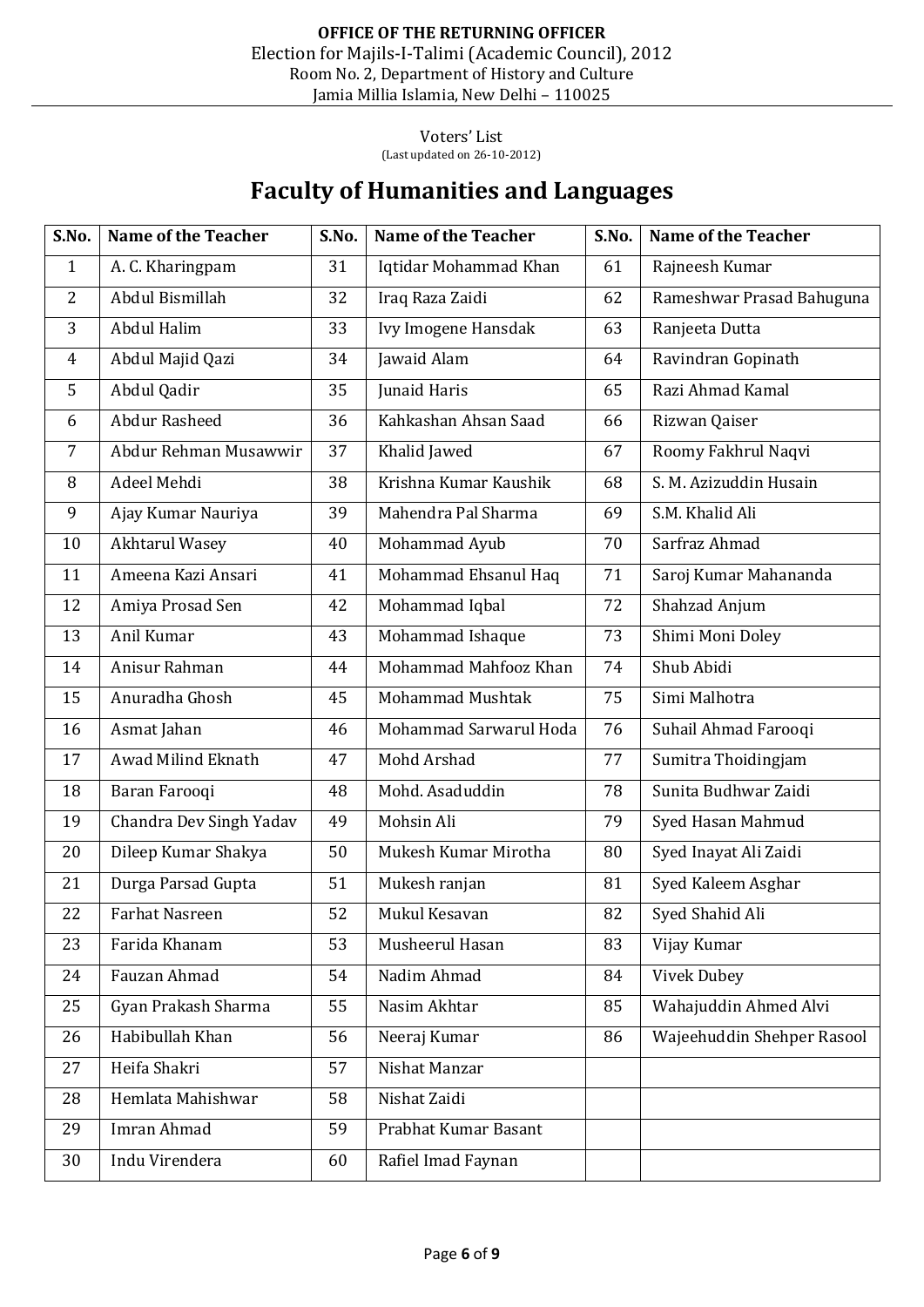### **OFFICE OF THE RETURNING OFFICER** Election for Majils-I-Talimi (Academic Council), 2012 Room No. 2, Department of History and Culture Jamia Millia Islamia, New Delhi – 110025

Voters' List (Last updated on 26-10-2012)

### **Faculty of Law**

|   | <b>S.No.</b> Name of the Teacher |
|---|----------------------------------|
| 1 | Eqbal Hussain                    |
| 2 | Ghulam Yazdani                   |
| 3 | Kahkashan Y Danyal               |
| 4 | Manjula Batra                    |
| 5 | Mohammad Asad Malik              |
| 6 | Nuzhat Parveen Khan              |
| 7 | Qazi Mohammad Usman              |
| 8 | Rose Varghese                    |
| 9 | Sajid Zaheer Amani               |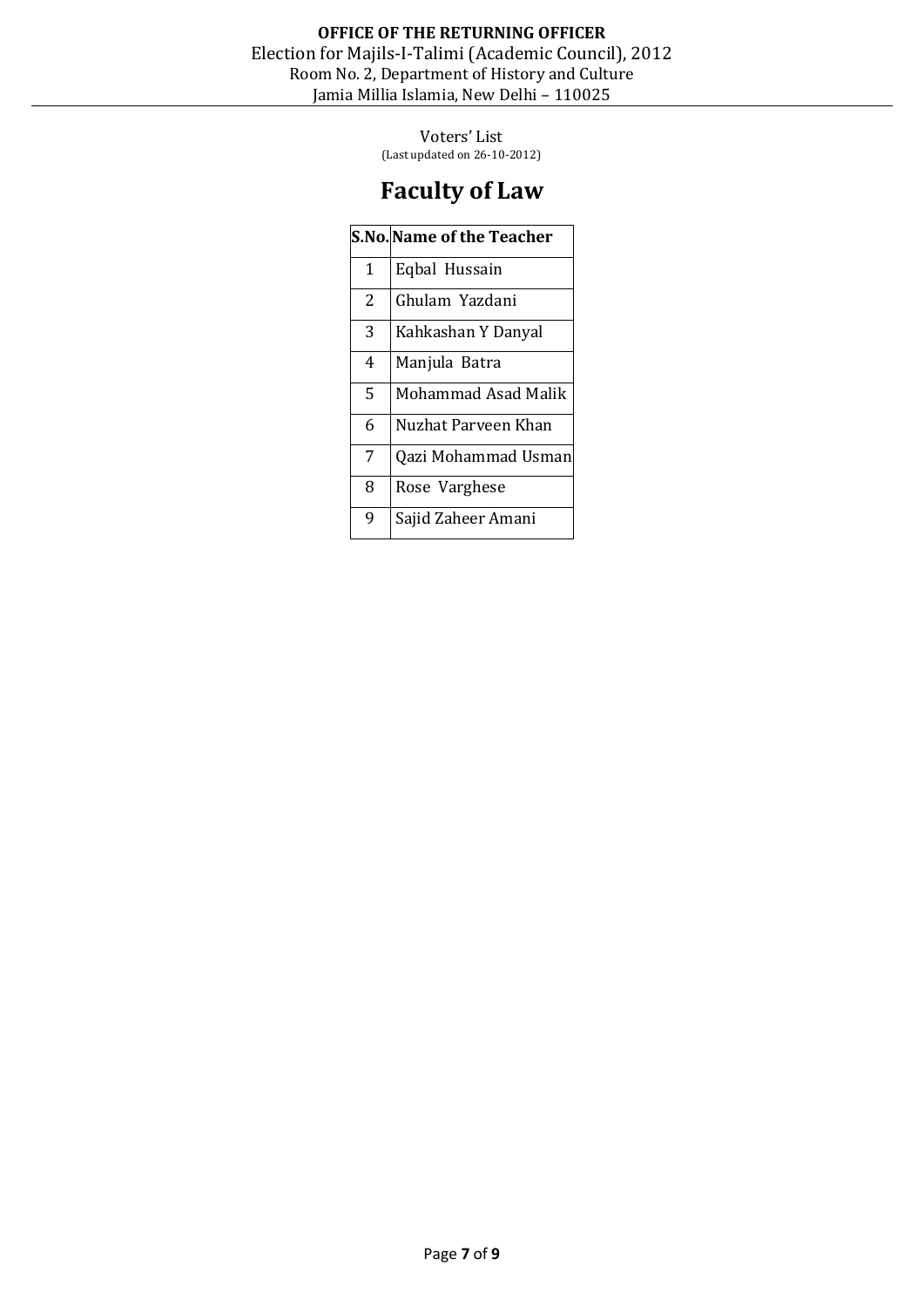# **Faculty of Natural Sciences**

| S.No.          | <b>Name of the Teacher</b> | S.No. | <b>Name of the Teacher</b>  | S.No. | <b>Name of the Teacher</b> |  |
|----------------|----------------------------|-------|-----------------------------|-------|----------------------------|--|
| $\mathbf{1}$   | Abdul Wafi                 | 36    | Mary Tahir                  | 71    | Rajendra Kumar             |  |
| $\overline{2}$ | Abdur Rub                  | 37    | Masood Ahsan Siddiqui       | 72    | Rocket Ibrahim             |  |
| 3              | Amir Azam                  | 38    | Meetu Gupta                 | 73    | S.M. Khursheed Haider      |  |
| $\overline{4}$ | Amit Kumar Verma           | 39    | Meryam Sardar               | 74    | Sadaf Fatima               |  |
| 5              | Anver Aziz                 | 40    | Mohammad Abid               | 75    | Saeed Uddin                |  |
| 6              | Anwar Ali                  | 41    | Mohammad Abulaish           | 76    | Saif Ali Chaudhry          |  |
| 7              | Arif Ali                   | 42    | Mohammad Husain             | 77    | Saiqa Ikram                |  |
| 8              | Arshad Khan                | 43    | Mohammad Ishtiaque          | 78    | Sapan Kumar Jain           |  |
| 9              | Arun Singh                 | 44    | Mohammad Zulfequar          | 79    | Seemi Farhat Basir Khan    |  |
| 10             | Aruna Paarcha              | 45    | Mohammad Abdul Wahab        | 80    | Shahnaz Parveen            |  |
| 11             | Asad Niazi                 | 46    | Mohammad Aman Jairajpuri    | 81    | Sharf Alam                 |  |
| 12             | Athar Adil Hashmi          | 47    | Mohammad Hasan Shahid       | 82    | Sharfuddin Ahmad           |  |
| 13             | Atiqur Rahman              | 48    | Mohammad Irfan Qureshi      | 83    | <b>Sharif Ahmad</b>        |  |
| 14             | Aurangzeb Khurram Hafiz    | 49    | Mohammad Mazhar Ali Khan    | 84    | Shehzad Hasan              |  |
| 15             | Azher Majid Siddiqui       | 50    | Mohammad Rais Khan          | 85    | Somasri Sen                |  |
| 16             | Faqeer Mohammad            | 51    | Mohammad Shahid Khan        | 86    | Suraiya Jabin              |  |
| 17             | Haroon Sajjad              | 52    | Mohammad Yahya Abbasi       | 87    | Syed Afzal Murtaza Rizvi   |  |
| 18             | Haseena Hashia             | 53    | Mohammed Ahsanul Hoda Ahsan | 88    | Syed Akhtar Husain         |  |
| 19             | Imran Ali                  | 54    | Mohd. Nazir                 | 89    | Syed Mohammad Rashid       |  |
| 20             | Iqbal Ahmad                | 55    | Mohd. Firoz Khan            | 90    | Syed Rashid Ahmad          |  |
| 21             | Jahiruddin                 | 56    | Monica Mehrotra             | 91    | Syed Sajjad Mehdi          |  |
| 22             | Jawaid Ahmad Khan          | 57    | Mushahid Husain             | 92    | Syed Zeeshan Hussain       |  |
| 23             | Kapil Dev                  | 58    | Nadeem Ahmad                | 93    | Tabrez Alam Khan           |  |
| 24             | Khalid Iftikhar            | 59    | Nahid Nishat                | 94    | Taran Singh Bharati        |  |
| 25             | Khalid Raza                | 60    | Naseem Ahmad                | 95    | Taruna Bansal              |  |
| 26             | Khalil Ahmad               | 61    | Nasimul Hoda                | 96    | Tasneem Fatma              |  |
| 27             | Khurram Mustafa            | 62    | Nasreen Akhter Mazumdar     | 97    | Tokeer Ahmad               |  |
| 28             | Kishwar Saleem             | 63    | Nida Jamil Khan             | 98    | Ufana Riaz                 |  |
| 29             | Kum Kum Dewan              | 64    | Nikhat Manzoor              | 99    | Zaheer Khan                |  |
| 30             | Lekha Nair                 | 65    | Pankaj Sharan               | 100   | Zahid Husain Khan          |  |
| 31             | Lubna Siddiqui             | 66    | Pumlianmunga                |       |                            |  |
| 32             | Luqman Ahmad Khan          | 67    | Qazi Mohd. Rizwan-Ul Haq    |       |                            |  |
| 33             | M. Moshahid Alam Rizvi     | 68    | Rabia Ahmad                 |       |                            |  |
| 34             | Madan Mohan                | 69    | Rafat Parveen               |       |                            |  |
| 35             | Mansaf Alam                | 70    | Rahisuddin                  |       |                            |  |